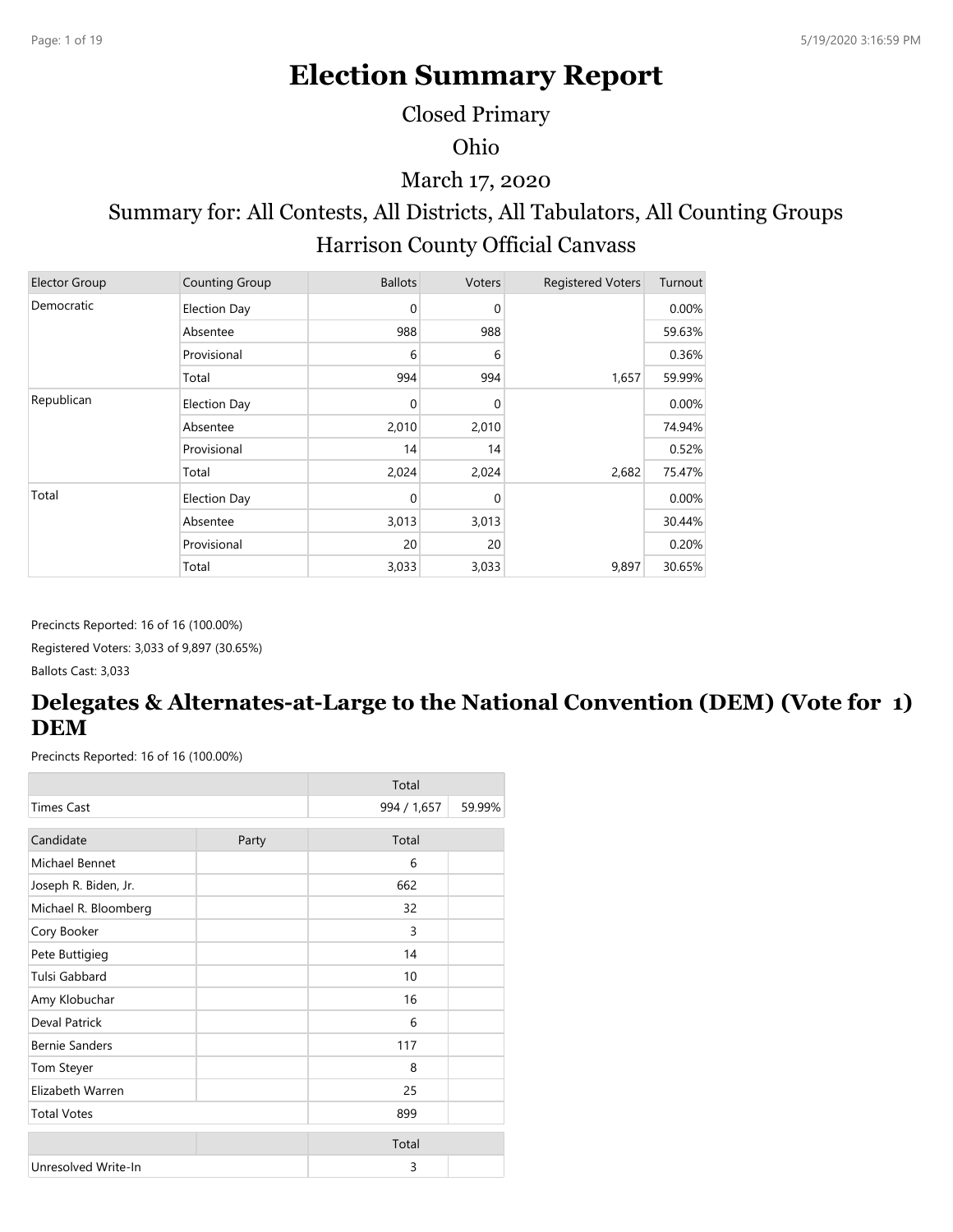## **Delegates & Alternates-at-Large to the National Convention (REP) (Vote for 1) REP**

Precincts Reported: 16 of 16 (100.00%)

|                     |       | Total         |        |
|---------------------|-------|---------------|--------|
| <b>Times Cast</b>   |       | 2,024 / 2,682 | 75.47% |
| Candidate           | Party | Total         |        |
| Donald J. Trump     |       | 1,832         |        |
| <b>Total Votes</b>  |       | 1,832         |        |
|                     |       | Total         |        |
| Unresolved Write-In |       | 0             |        |

### **District 6 Delegate & Alternate to the National Convention (REP) (Vote for 1) REP**

Precincts Reported: 16 of 16 (100.00%)

|                     |       | Total         |        |
|---------------------|-------|---------------|--------|
| <b>Times Cast</b>   |       | 2,024 / 2,682 | 75.47% |
| Candidate           | Party | Total         |        |
| Donald J. Trump     |       | 1,790         |        |
| <b>Total Votes</b>  |       | 1,790         |        |
|                     |       | Total         |        |
| Unresolved Write-In |       | 0             |        |

#### **U.S. Representative 6th District (DEM) (Vote for 1) DEM**

Precincts Reported: 16 of 16 (100.00%)

|                     |       | Total       |        |
|---------------------|-------|-------------|--------|
| <b>Times Cast</b>   |       | 994 / 1,657 | 59.99% |
| Candidate           | Party | Total       |        |
| Shawna Roberts      |       | 724         |        |
| <b>Total Votes</b>  |       | 724         |        |
|                     |       | Total       |        |
| Unresolved Write-In |       | 0           |        |

### **U.S. Representative 6th District (REP) (Vote for 1) REP**

|                     |       | Total         |        |
|---------------------|-------|---------------|--------|
| <b>Times Cast</b>   |       | 2,024 / 2,682 | 75.47% |
| Candidate           | Party | Total         |        |
| <b>Bill Johnson</b> |       | 1,689         |        |
| Kenneth Morgan      |       | 226           |        |
| <b>Total Votes</b>  |       | 1,915         |        |
|                     |       | Total         |        |
| Unresolved Write-In |       | 0             |        |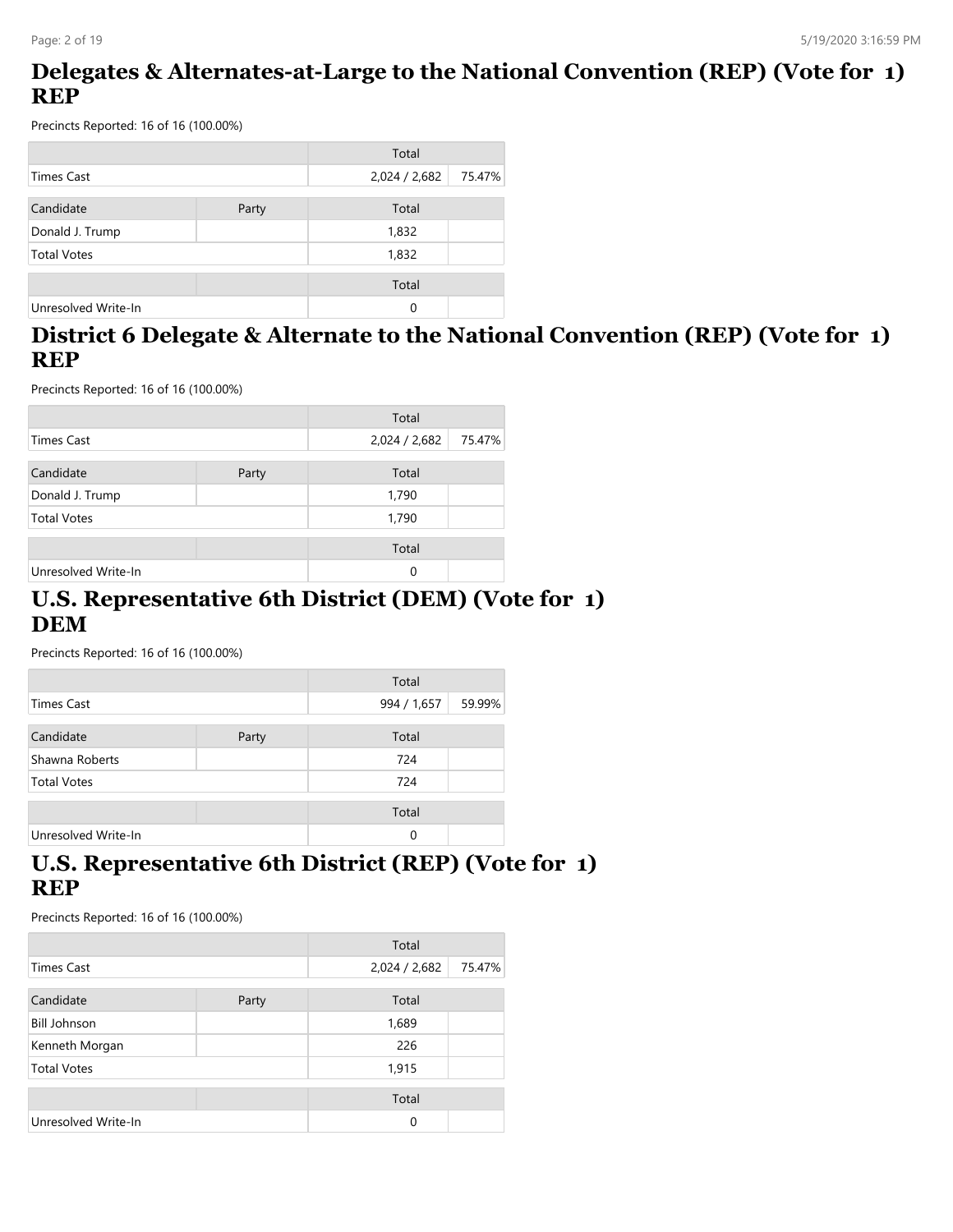## **Justice of the Supreme Court 1-1-2021 (DEM) (Vote for 1) DEM**

Precincts Reported: 16 of 16 (100.00%)

|                     |       | Total       |        |
|---------------------|-------|-------------|--------|
| <b>Times Cast</b>   |       | 994 / 1,657 | 59.99% |
| Candidate           | Party | Total       |        |
| John P. O'Donnell   |       | 654         |        |
| <b>Total Votes</b>  |       | 654         |        |
|                     |       | Total       |        |
| Unresolved Write-In |       | 0           |        |

### **Justice of the Supreme Court 1-1-2021 (REP) (Vote for 1) REP**

Precincts Reported: 16 of 16 (100.00%)

|                     |       | Total         |        |
|---------------------|-------|---------------|--------|
| <b>Times Cast</b>   |       | 2,024 / 2,682 | 75.47% |
| Candidate           | Party | Total         |        |
| Sharon L. Kennedy   |       | 1,542         |        |
| <b>Total Votes</b>  |       | 1,542         |        |
|                     |       | Total         |        |
| Unresolved Write-In |       | 0             |        |

#### **Justice of the Supreme Court 1-2-2021 (DEM) (Vote for 1) DEM**

Precincts Reported: 16 of 16 (100.00%)

|                     |       | Total       |        |
|---------------------|-------|-------------|--------|
| Times Cast          |       | 994 / 1,657 | 59.99% |
| Candidate           | Party | Total       |        |
| Jennifer Brunner    |       | 702         |        |
| <b>Total Votes</b>  |       | 702         |        |
|                     |       | Total       |        |
| Unresolved Write-In |       | 0           |        |

### **Justice of the Supreme Court 1-2-2021 (REP) (Vote for 1) REP**

|                     |       | Total         |        |
|---------------------|-------|---------------|--------|
| Times Cast          |       | 2,024 / 2,682 | 75.47% |
| Candidate           | Party | Total         |        |
| Judi French         |       | 1,445         |        |
| <b>Total Votes</b>  |       | 1,445         |        |
|                     |       | Total         |        |
| Unresolved Write-In |       | $\Omega$      |        |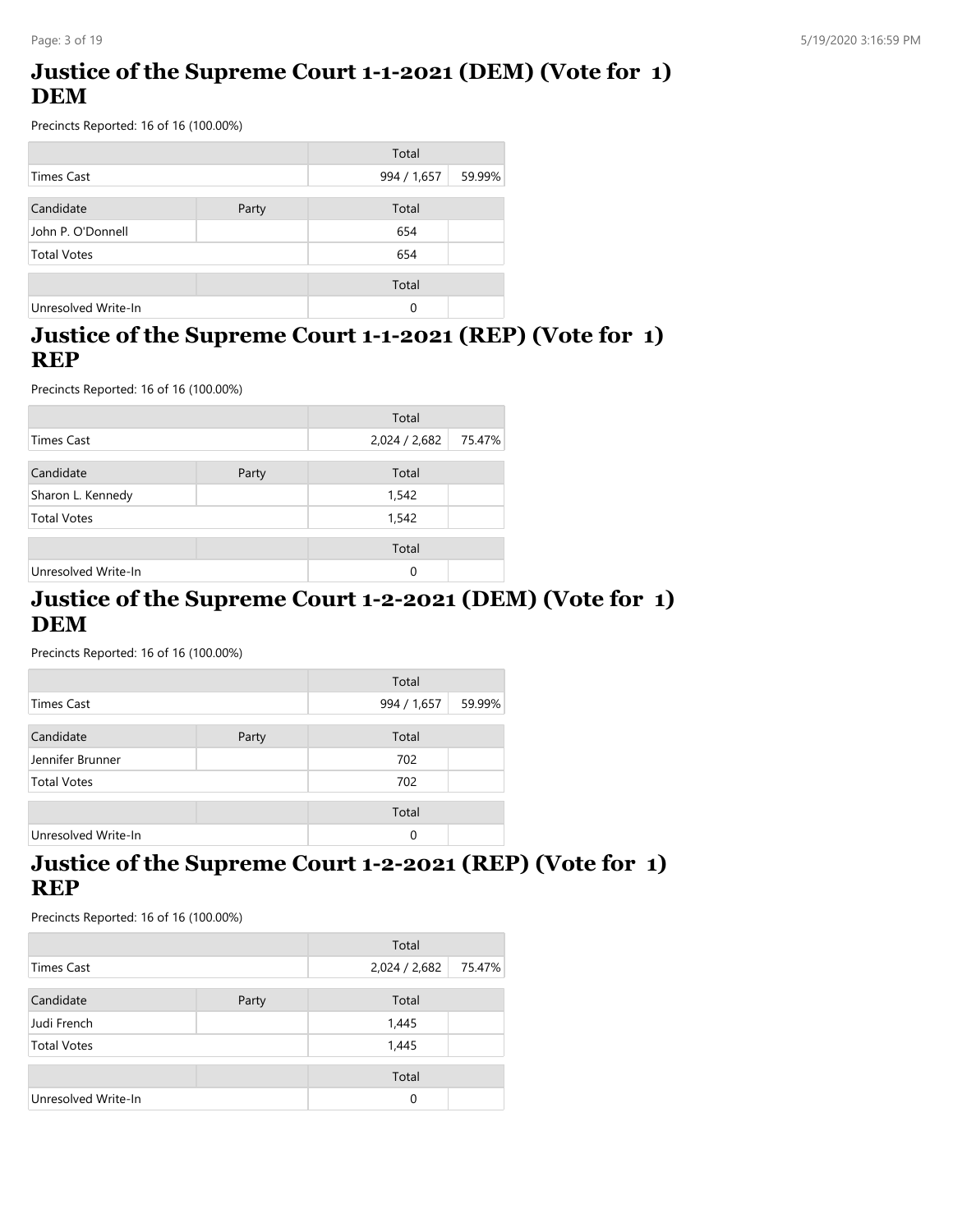## **Judge of the Court of Appeals 7th District 2-9-2021 (DEM) (Vote for 1) DEM**

Precincts Reported: 16 of 16 (100.00%)

|                         |       | Total       |        |
|-------------------------|-------|-------------|--------|
| <b>Times Cast</b>       |       | 994 / 1,657 | 59.99% |
|                         |       |             |        |
| Candidate               | Party | Total       |        |
| No Valid Petition Filed |       |             |        |
| <b>Total Votes</b>      |       | 0           |        |
|                         |       |             |        |
|                         |       | Total       |        |
| Unresolved Write-In     |       | 0           |        |

## **Judge of the Court of Appeals 7th District 2-9-2021 (REP) (Vote for 1) REP**

Precincts Reported: 16 of 16 (100.00%)

|                     |       | Total         |        |
|---------------------|-------|---------------|--------|
| <b>Times Cast</b>   |       | 2,024 / 2,682 | 75.47% |
| Candidate           | Party | Total         |        |
| Carol Ann Robb      |       | 1,492         |        |
| <b>Total Votes</b>  |       | 1,492         |        |
|                     |       | Total         |        |
| Unresolved Write-In |       | 0             |        |

#### **Judge of the Court of Appeals 7th District 2-10-2021 (DEM) (Vote for 1) DEM**

Precincts Reported: 16 of 16 (100.00%)

|                     |       | Total       |        |
|---------------------|-------|-------------|--------|
| Times Cast          |       | 994 / 1,657 | 59.99% |
| Candidate           | Party | Total       |        |
| Cheryl L. Waite     |       | 710         |        |
| <b>Total Votes</b>  |       | 710         |        |
|                     |       | Total       |        |
| Unresolved Write-In |       | 0           |        |

### **Judge of the Court of Appeals 7th District 2-10-2021 (REP) (Vote for 1) REP**

|                         |       | Total         |        |
|-------------------------|-------|---------------|--------|
| Times Cast              |       | 2,024 / 2,682 | 75.47% |
| Candidate               | Party | Total         |        |
| No Valid Petition Filed |       |               |        |
| <b>Total Votes</b>      |       | 0             |        |
|                         |       | Total         |        |
| Unresolved Write-In     |       | 0             |        |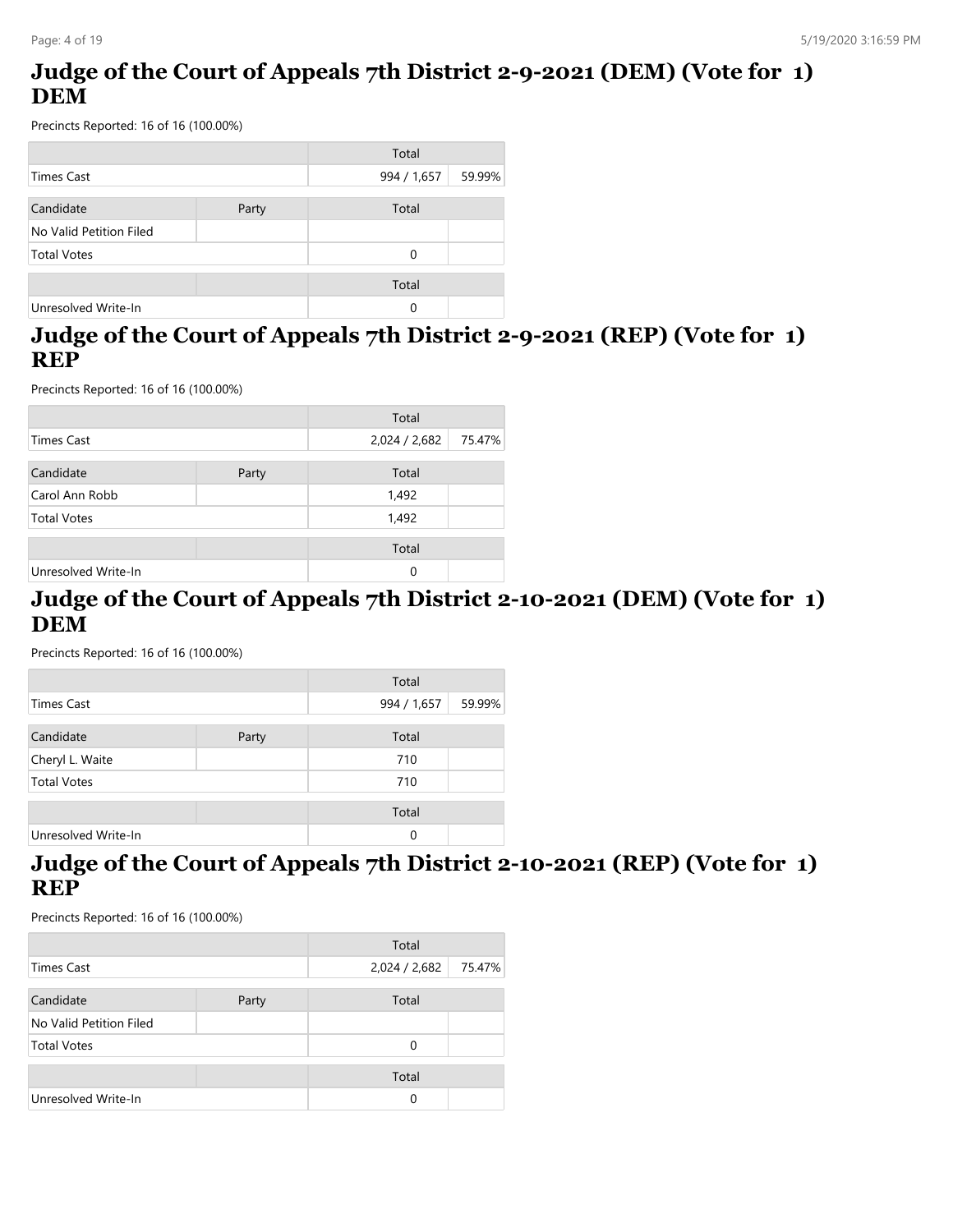## **Member of State Central Committee, Man (REP) (Vote for 1) REP**

Precincts Reported: 16 of 16 (100.00%)

|                     |       | Total         |        |
|---------------------|-------|---------------|--------|
| <b>Times Cast</b>   |       | 2,024 / 2,682 | 75.47% |
| Candidate           | Party | Total         |        |
| Jim Carnes          |       | 1,523         |        |
| <b>Total Votes</b>  |       | 1,523         |        |
|                     |       | Total         |        |
| Unresolved Write-In |       | 0             |        |

### **Member of State Central Committee, Woman (REP) (Vote for 1) REP**

Precincts Reported: 16 of 16 (100.00%)

|                     |       | Total         |        |
|---------------------|-------|---------------|--------|
| <b>Times Cast</b>   |       | 2,024 / 2,682 | 75.47% |
| Candidate           | Party | Total         |        |
| LeeAnn Johnson      |       | 1,474         |        |
| <b>Total Votes</b>  |       | 1,474         |        |
|                     |       | Total         |        |
| Unresolved Write-In |       | 0             |        |

#### **State Senate 30th District (DEM) (Vote for 1) DEM**

Precincts Reported: 16 of 16 (100.00%)

|                     |       | Total       |        |
|---------------------|-------|-------------|--------|
| Times Cast          |       | 994 / 1,657 | 59.99% |
| Candidate           | Party | Total       |        |
| Michael Fletcher    |       | 679         |        |
| <b>Total Votes</b>  |       | 679         |        |
|                     |       | Total       |        |
| Unresolved Write-In |       | 0           |        |

### **State Senate 30th District (REP) (Vote for 1) REP**

|                     |       | Total         |        |
|---------------------|-------|---------------|--------|
| <b>Times Cast</b>   |       | 2,024 / 2,682 | 75.47% |
| Candidate           | Party | Total         |        |
| Frank Hoagland      |       | 1,614         |        |
| <b>Total Votes</b>  |       | 1,614         |        |
|                     |       | Total         |        |
| Unresolved Write-In |       | 0             |        |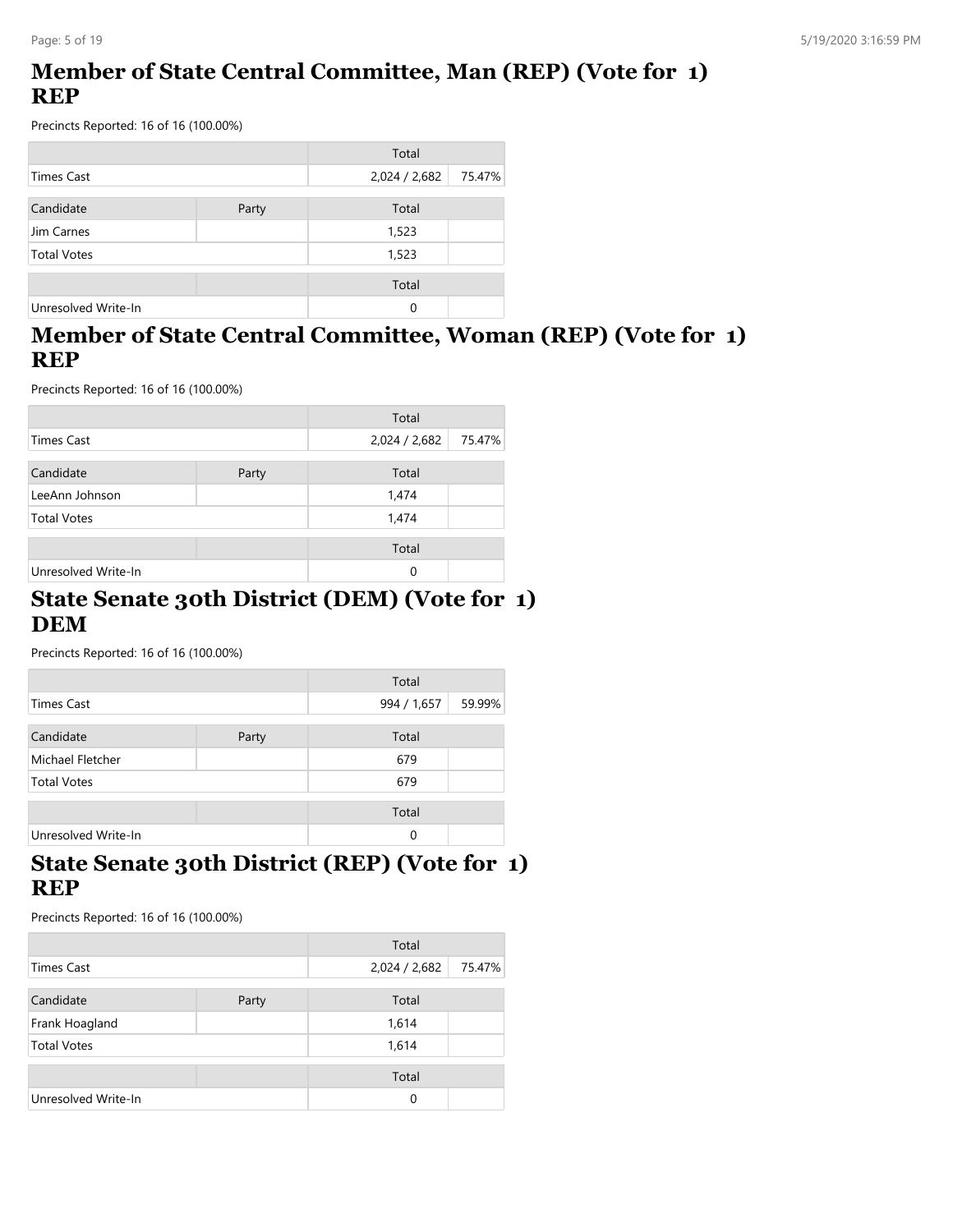## **State Representative 95th District (DEM) (Vote for 1) DEM**

Precincts Reported: 16 of 16 (100.00%)

|                         |       | Total       |        |
|-------------------------|-------|-------------|--------|
| <b>Times Cast</b>       |       | 994 / 1,657 | 59.99% |
| Candidate               | Party | Total       |        |
| No Valid Petition Filed |       |             |        |
| <b>Total Votes</b>      |       | 0           |        |
|                         |       | Total       |        |
| Unresolved Write-In     |       | 0           |        |

## **State Representative 95th District (REP) (Vote for 1) REP**

Precincts Reported: 16 of 16 (100.00%)

|                     |       | Total         |        |
|---------------------|-------|---------------|--------|
| <b>Times Cast</b>   |       | 2,024 / 2,682 | 75.47% |
| Candidate           | Party | Total         |        |
| Don Jones           |       | 1,744         |        |
| <b>Total Votes</b>  |       | 1,744         |        |
|                     |       | Total         |        |
| Unresolved Write-In |       | $\Omega$      |        |

#### **Judge of the Court of Common Pleas (DEM) (Vote for 1) DEM**

Precincts Reported: 16 of 16 (100.00%)

|                         |       | Total       |        |
|-------------------------|-------|-------------|--------|
| Times Cast              |       | 994 / 1,657 | 59.99% |
| Candidate               | Party | Total       |        |
| No Valid Petition Filed |       |             |        |
| <b>Total Votes</b>      |       | $\Omega$    |        |
|                         |       | Total       |        |
| Unresolved Write-In     |       | 0           |        |

### **Judge of the Court of Common Pleas (REP) (Vote for 1) REP**

|                     |       | Total         |        |
|---------------------|-------|---------------|--------|
| Times Cast          |       | 2,024 / 2,682 | 75.47% |
| Candidate           | Party | Total         |        |
| T. Shawn Hervey     |       | 1,629         |        |
| <b>Total Votes</b>  |       | 1,629         |        |
|                     |       | Total         |        |
| Unresolved Write-In |       | 0             |        |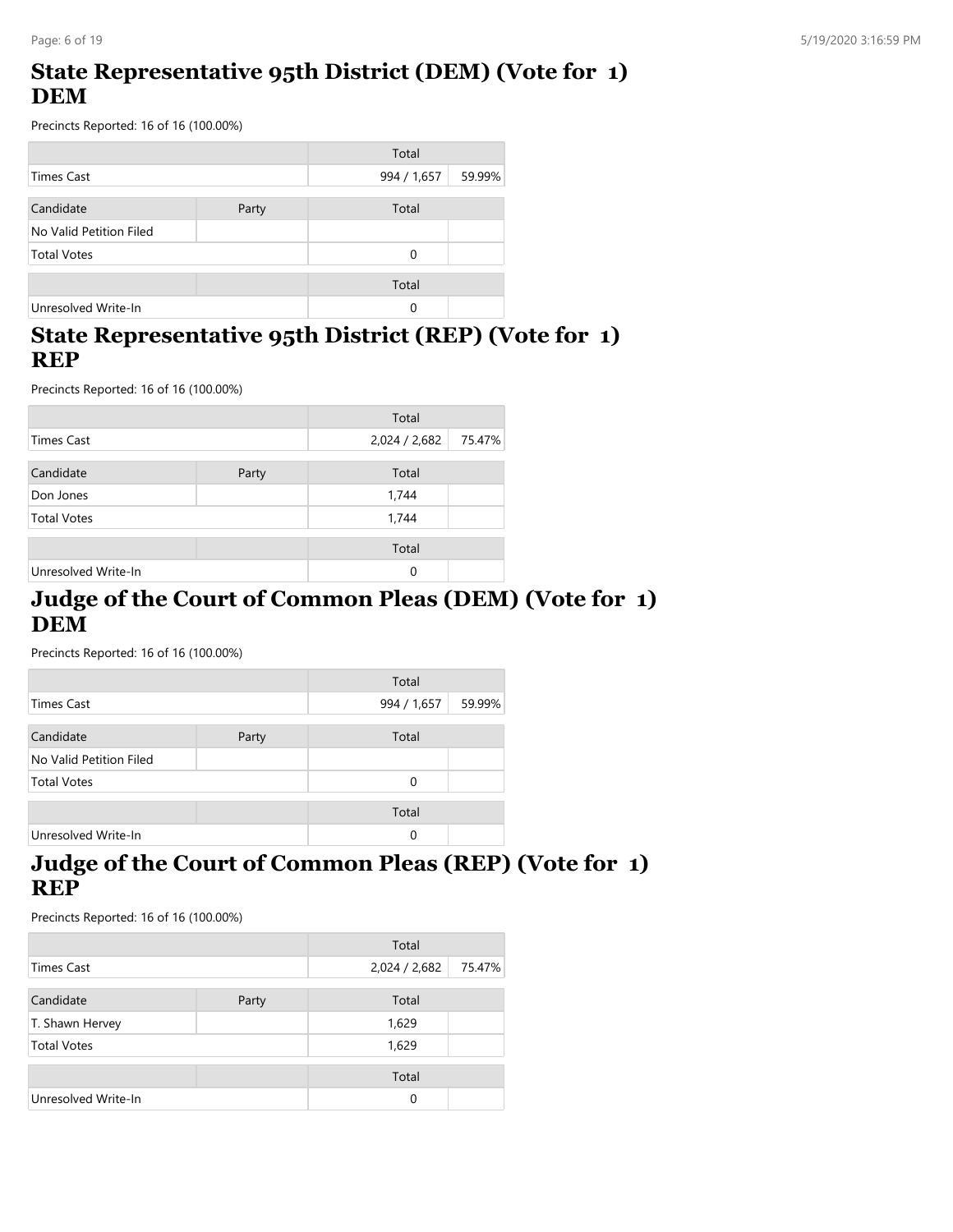## **Judge of the Court of Common Pleas Probate Division (REP) (Vote for 1) REP**

Precincts Reported: 16 of 16 (100.00%)

|                        |       | Total         |        |
|------------------------|-------|---------------|--------|
| Times Cast             |       | 2,024 / 2,682 | 75.47% |
| Candidate              | Party | Total         |        |
| Matthew Paul Puskarich |       | 1,695         |        |
| <b>Total Votes</b>     |       | 1,695         |        |
|                        |       | Total         |        |
| Unresolved Write-In    |       | 0             |        |

## **County Commissioner 1-2-2021 (DEM) (Vote for 1) DEM**

Precincts Reported: 16 of 16 (100.00%)

|                     |       | Total       |        |
|---------------------|-------|-------------|--------|
| <b>Times Cast</b>   |       | 994 / 1,657 | 59.99% |
| Candidate           | Party | Total       |        |
| Dale Norris         |       | 863         |        |
| <b>Total Votes</b>  |       | 863         |        |
|                     |       | Total       |        |
| Unresolved Write-In |       | 0           |        |

#### **County Commissioner 1-2-2021 (REP) (Vote for 1) REP**

Precincts Reported: 16 of 16 (100.00%)

|                         |       | Total         |        |
|-------------------------|-------|---------------|--------|
| Times Cast              |       | 2,024 / 2,682 | 75.47% |
| Candidate               | Party | Total         |        |
| No Valid Petition Filed |       |               |        |
| <b>Total Votes</b>      |       | 0             |        |
|                         |       | Total         |        |
| Unresolved Write-In     |       | 0             |        |

### **County Commissioner 1-3-2021 (DEM) (Vote for 1) DEM**

|                         |       | Total       |        |
|-------------------------|-------|-------------|--------|
| Times Cast              |       | 994 / 1,657 | 59.99% |
| Candidate               | Party | Total       |        |
| No Valid Petition Filed |       |             |        |
| <b>Total Votes</b>      |       | 0           |        |
|                         |       | Total       |        |
| Unresolved Write-In     |       | 0           |        |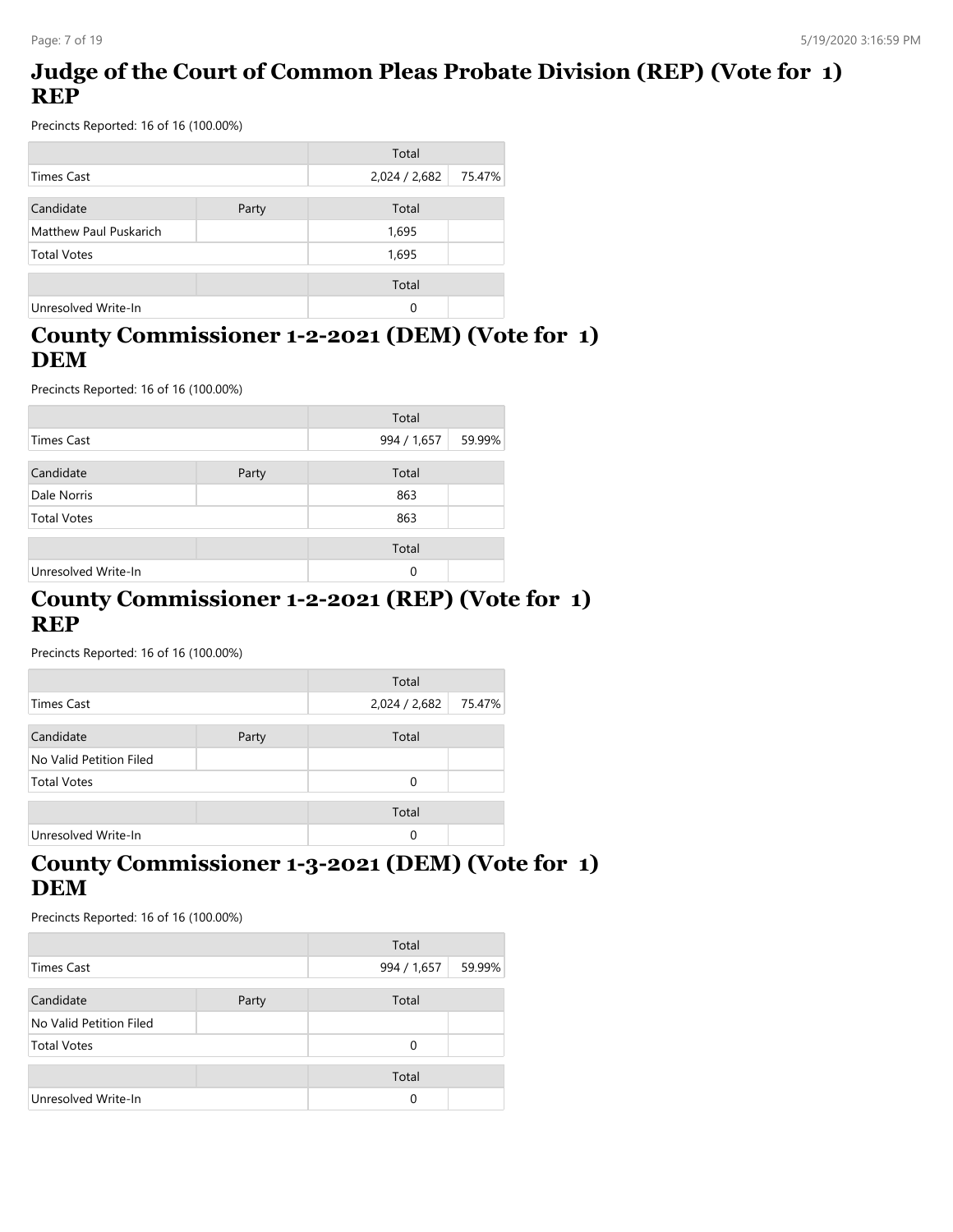## **County Commissioner 1-3-2021 (REP) (Vote for 1) REP**

Precincts Reported: 16 of 16 (100.00%)

|                     |       | Total         |        |
|---------------------|-------|---------------|--------|
| <b>Times Cast</b>   |       | 2,024 / 2,682 | 75.47% |
| Candidate           | Party | Total         |        |
| Paul Coffland       |       | 1,004         |        |
| Joseph J. Petro     |       | 933           |        |
| <b>Total Votes</b>  |       | 1,937         |        |
|                     |       | Total         |        |
| Unresolved Write-In |       | $\Omega$      |        |

## **Prosecuting Attorney (DEM) (Vote for 1) DEM**

Precincts Reported: 16 of 16 (100.00%)

|                         |       | Total       |        |
|-------------------------|-------|-------------|--------|
| Times Cast              |       | 994 / 1,657 | 59.99% |
| Candidate               |       | Total       |        |
|                         | Party |             |        |
| No Valid Petition Filed |       |             |        |
| <b>Total Votes</b>      |       | $\Omega$    |        |
|                         |       | Total       |        |
| Unresolved Write-In     |       | 0           |        |

### **Prosecuting Attorney (REP) (Vote for 1) REP**

Precincts Reported: 16 of 16 (100.00%)

|                     |       | Total         |        |
|---------------------|-------|---------------|--------|
| Times Cast          |       | 2,024 / 2,682 | 75.47% |
| Candidate           | Party | Total         |        |
| Owen Beetham        |       | 762           |        |
| Lauren E. Knight    |       | 1,223         |        |
| <b>Total Votes</b>  |       | 1,985         |        |
|                     |       | Total         |        |
| Unresolved Write-In |       | 0             |        |

## **Clerk of Court of Common Pleas (DEM) (Vote for 1) DEM**

|                     |       | Total       |        |
|---------------------|-------|-------------|--------|
| Times Cast          |       | 994 / 1,657 | 59.99% |
| Candidate           | Party | Total       |        |
| Leslie A. Milliken  |       | 871         |        |
| <b>Total Votes</b>  |       | 871         |        |
|                     |       | Total       |        |
| Unresolved Write-In |       | 0           |        |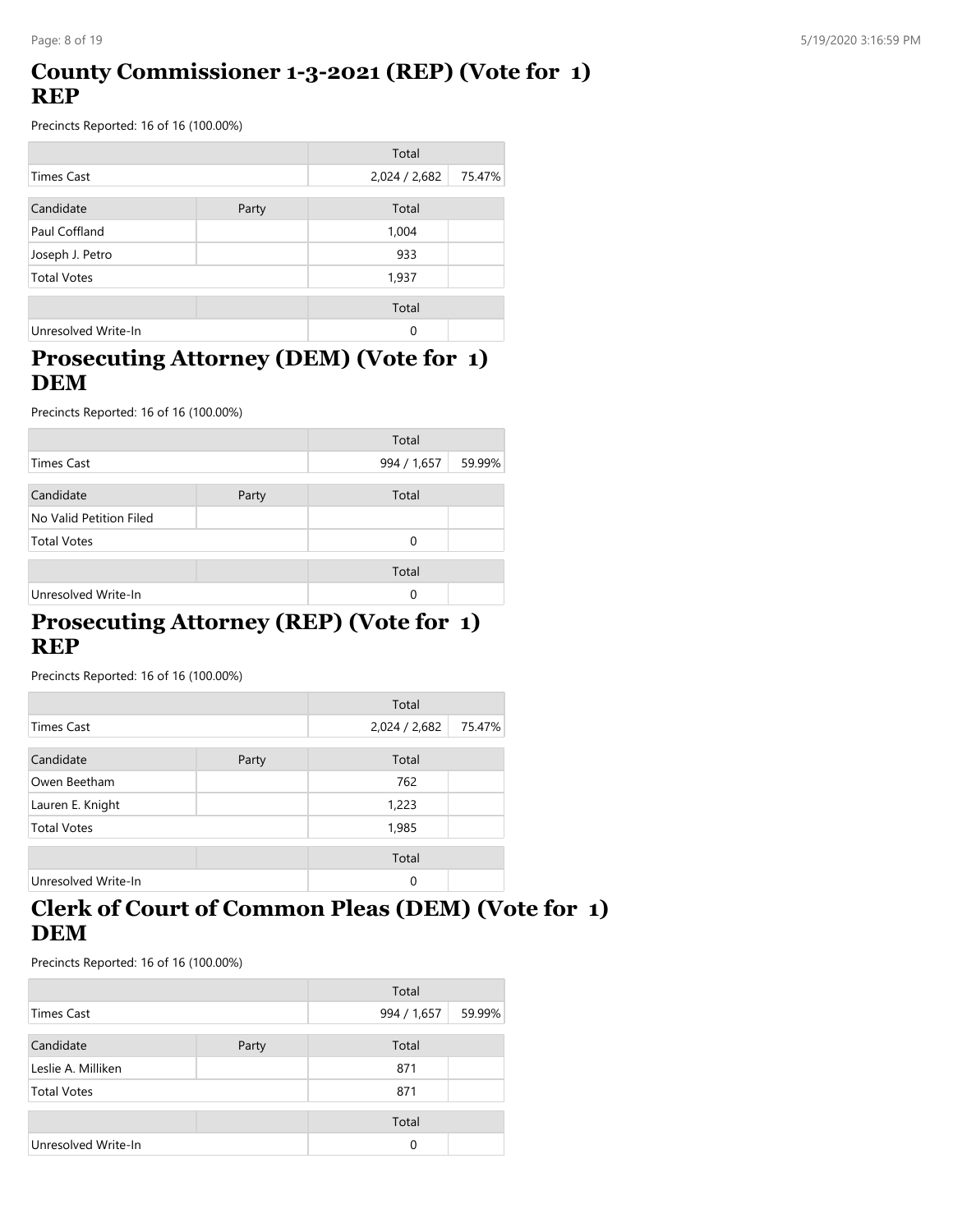## **Clerk of Court of Common Pleas (REP) (Vote for 1) REP**

Precincts Reported: 16 of 16 (100.00%)

|                         |       | Total         |        |
|-------------------------|-------|---------------|--------|
| Times Cast              |       | 2,024 / 2,682 | 75.47% |
| Candidate               | Party | Total         |        |
| No Valid Petition Filed |       |               |        |
| <b>Total Votes</b>      |       | $\Omega$      |        |
|                         |       | Total         |        |
| Unresolved Write-In     |       | 0             |        |

### **County Sheriff (DEM) (Vote for 1) DEM**

Precincts Reported: 16 of 16 (100.00%)

|                     |       | Total       |        |
|---------------------|-------|-------------|--------|
| <b>Times Cast</b>   |       | 994 / 1,657 | 59.99% |
| Candidate           | Party | Total       |        |
| Ronald Joe Myers    |       | 880         |        |
| <b>Total Votes</b>  |       | 880         |        |
|                     |       | Total       |        |
| Unresolved Write-In |       | 0           |        |

### **County Sheriff (REP) (Vote for 1) REP**

Precincts Reported: 16 of 16 (100.00%)

|                         |       | Total         |        |
|-------------------------|-------|---------------|--------|
| Times Cast              |       | 2,024 / 2,682 | 75.47% |
| Candidate               | Party | Total         |        |
| No Valid Petition Filed |       |               |        |
| <b>Total Votes</b>      |       | 0             |        |
|                         |       | Total         |        |
| Unresolved Write-In     |       | 0             |        |

## **County Recorder (DEM) (Vote for 1) DEM**

|                         |       | Total       |        |
|-------------------------|-------|-------------|--------|
| <b>Times Cast</b>       |       | 994 / 1,657 | 59.99% |
|                         |       |             |        |
| Candidate               | Party | Total       |        |
| No Valid Petition Filed |       |             |        |
| <b>Total Votes</b>      |       | 0           |        |
|                         |       | Total       |        |
| Unresolved Write-In     |       | 0           |        |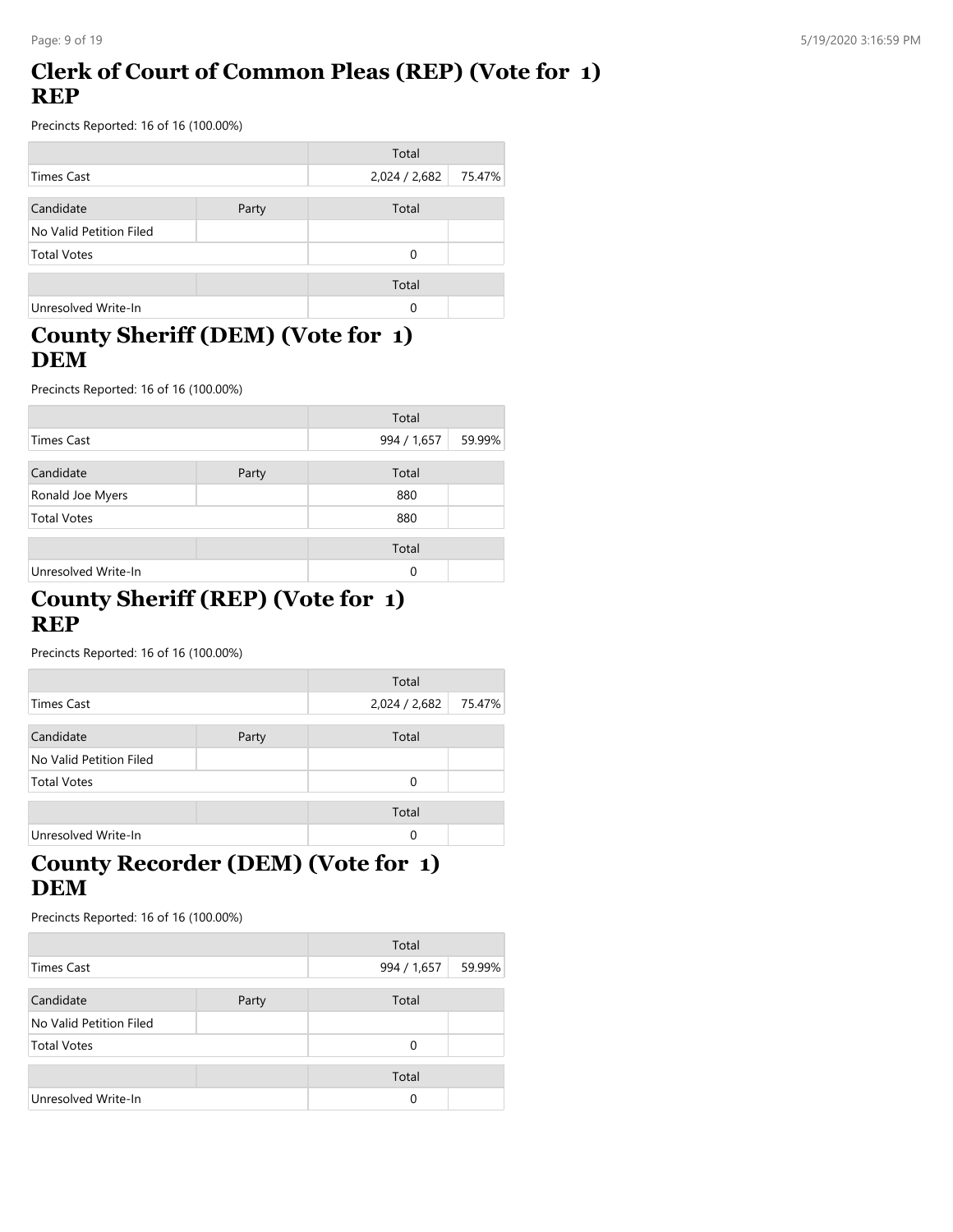## **County Recorder (REP) (Vote for 1) REP**

Precincts Reported: 16 of 16 (100.00%)

|                     |       | Total         |        |
|---------------------|-------|---------------|--------|
| Times Cast          |       | 2,024 / 2,682 | 75.47% |
| Candidate           | Party | Total         |        |
| Joshua M. A. Willis |       | 1,607         |        |
| <b>Total Votes</b>  |       | 1,607         |        |
|                     |       | Total         |        |
| Unresolved Write-In |       | $\Omega$      |        |

### **County Treasurer (DEM) (Vote for 1) DEM**

Precincts Reported: 16 of 16 (100.00%)

|                     |       | Total       |        |
|---------------------|-------|-------------|--------|
| Times Cast          |       | 994 / 1,657 | 59.99% |
| Candidate           | Party | Total       |        |
| Vicki Sefsick       |       | 889         |        |
| <b>Total Votes</b>  |       | 889         |        |
|                     |       | Total       |        |
| Unresolved Write-In |       | 0           |        |

#### **County Treasurer (REP) (Vote for 1) REP**

Precincts Reported: 16 of 16 (100.00%)

|                         |       | Total         |        |
|-------------------------|-------|---------------|--------|
| Times Cast              |       | 2,024 / 2,682 | 75.47% |
| Candidate               | Party | Total         |        |
| No Valid Petition Filed |       |               |        |
| <b>Total Votes</b>      |       | 0             |        |
|                         |       | Total         |        |
| Unresolved Write-In     |       | 0             |        |

## **County Engineer (DEM) (Vote for 1) DEM**

|                         |       | Total       |        |
|-------------------------|-------|-------------|--------|
| <b>Times Cast</b>       |       | 994 / 1,657 | 59.99% |
|                         |       |             |        |
| Candidate               | Party | Total       |        |
| No Valid Petition Filed |       |             |        |
| <b>Total Votes</b>      |       | 0           |        |
|                         |       | Total       |        |
| Unresolved Write-In     |       | 0           |        |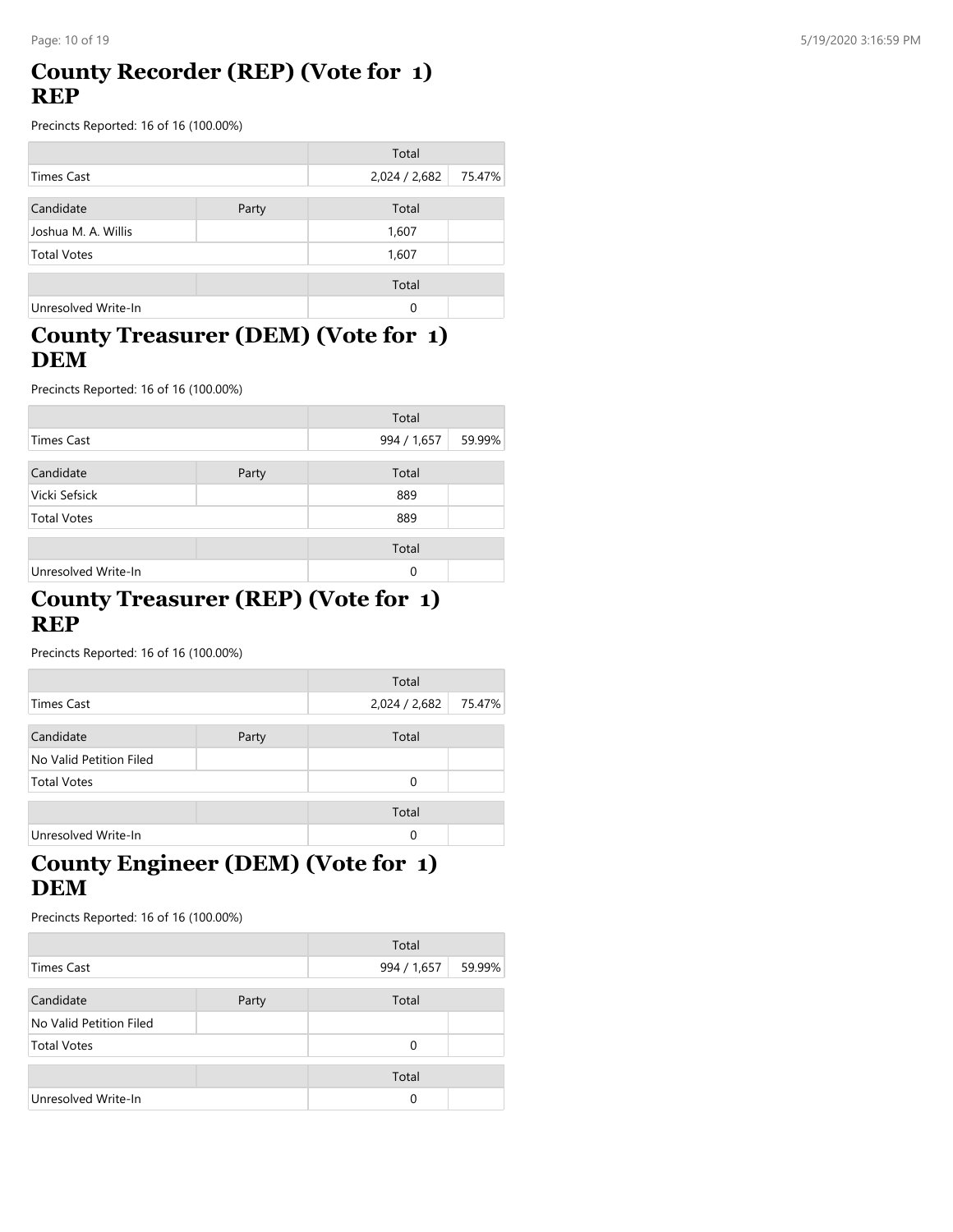## **County Engineer (REP) (Vote for 1) REP**

Precincts Reported: 16 of 16 (100.00%)

|                         |       | Total         |        |
|-------------------------|-------|---------------|--------|
| Times Cast              |       | 2,024 / 2,682 | 75.47% |
| Candidate               | Party | Total         |        |
| No Valid Petition Filed |       |               |        |
| <b>Total Votes</b>      |       | 0             |        |
|                         |       | Total         |        |
| Unresolved Write-In     |       | 0             |        |

### **County Coroner (DEM) (Vote for 1) DEM**

Precincts Reported: 16 of 16 (100.00%)

|                         |       | Total       |        |
|-------------------------|-------|-------------|--------|
| Times Cast              |       | 994 / 1,657 | 59.99% |
|                         |       |             |        |
| Candidate               | Party | Total       |        |
| No Valid Petition Filed |       |             |        |
| <b>Total Votes</b>      |       | 0           |        |
|                         |       |             |        |
|                         |       | Total       |        |
| Unresolved Write-In     |       | $\Omega$    |        |

#### **County Coroner (REP) (Vote for 1) REP**

Precincts Reported: 16 of 16 (100.00%)

|                     |       | Total         |        |
|---------------------|-------|---------------|--------|
| <b>Times Cast</b>   |       | 2,024 / 2,682 | 75.47% |
| Candidate           | Party | Total         |        |
| Porsche Beetham     |       | 1,551         |        |
| <b>Total Votes</b>  |       | 1,551         |        |
|                     |       | Total         |        |
| Unresolved Write-In |       | 0             |        |

### **Central Committee for 0001 ARCHER TWP (DEM) (Vote for 1) DEM**

|                     |       | Total |        |
|---------------------|-------|-------|--------|
| <b>Times Cast</b>   |       | 19/24 | 79.17% |
| Candidate           | Party | Total |        |
| Mary F. Hooker      |       | 8     |        |
| <b>Total Votes</b>  |       | 8     |        |
|                     |       | Total |        |
| Unresolved Write-In |       | 0     |        |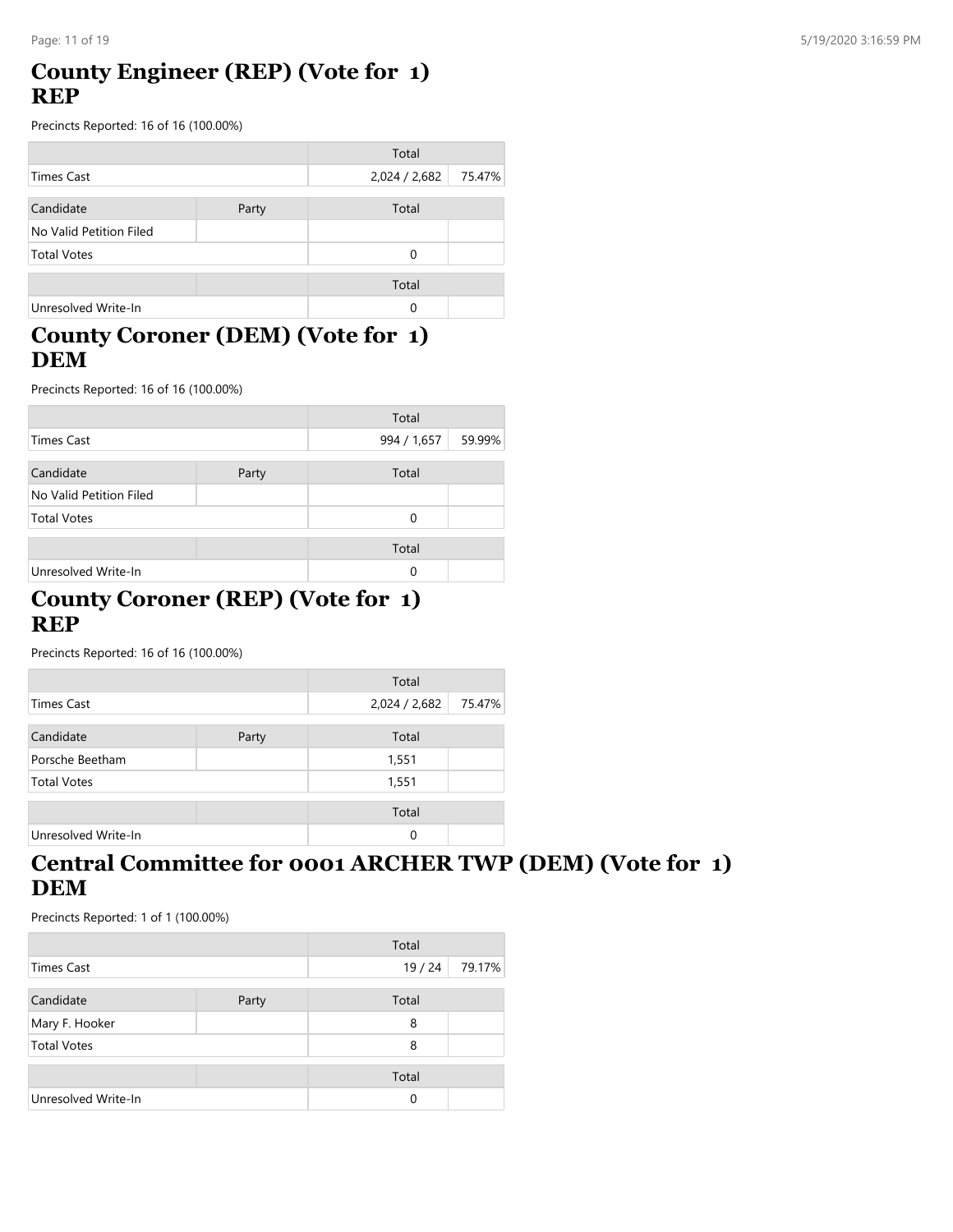## **Central Committee for 0001 ARCHER TWP (REP) (Vote for 1) REP**

Precincts Reported: 1 of 1 (100.00%)

|                     |       | Total |        |
|---------------------|-------|-------|--------|
| Times Cast          |       | 50/74 | 67.57% |
| Candidate           | Party | Total |        |
| Merle Robert Foutz  |       | 38    |        |
| <b>Total Votes</b>  |       | 38    |        |
|                     |       | Total |        |
| Unresolved Write-In |       | 0     |        |

## **Central Committee for 002 ATHENS TWP/VIL (DEM) (Vote for 1) DEM**

Precincts Reported: 1 of 1 (100.00%)

|                         |       | Total    |        |
|-------------------------|-------|----------|--------|
| <b>Times Cast</b>       |       | 47/79    | 59.49% |
| Candidate               | Party | Total    |        |
| No Valid Petition Filed |       |          |        |
| <b>Total Votes</b>      |       | $\Omega$ |        |
|                         |       | Total    |        |
| Unresolved Write-In     |       | 0        |        |

#### **Central Committee for 002 ATHENS TWP/VIL (REP) (Vote for 1) REP**

Precincts Reported: 1 of 1 (100.00%)

|                         |       | Total |        |
|-------------------------|-------|-------|--------|
| Times Cast              |       | 67/72 | 93.06% |
|                         |       |       |        |
| Candidate               | Party | Total |        |
| No Valid Petition Filed |       |       |        |
| <b>Total Votes</b>      |       | 0     |        |
|                         |       |       |        |
|                         |       | Total |        |
| Unresolved Write-In     |       | 0     |        |

### **Central Committee for 003 CADIZ TWP/VIL NE (DEM) (Vote for 1) DEM**

|                         |       | Total     |        |
|-------------------------|-------|-----------|--------|
| Times Cast              |       | 127 / 179 | 70.95% |
| Candidate               | Party | Total     |        |
| No Valid Petition Filed |       |           |        |
| <b>Total Votes</b>      |       | 0         |        |
|                         |       | Total     |        |
| Unresolved Write-In     |       | 0         |        |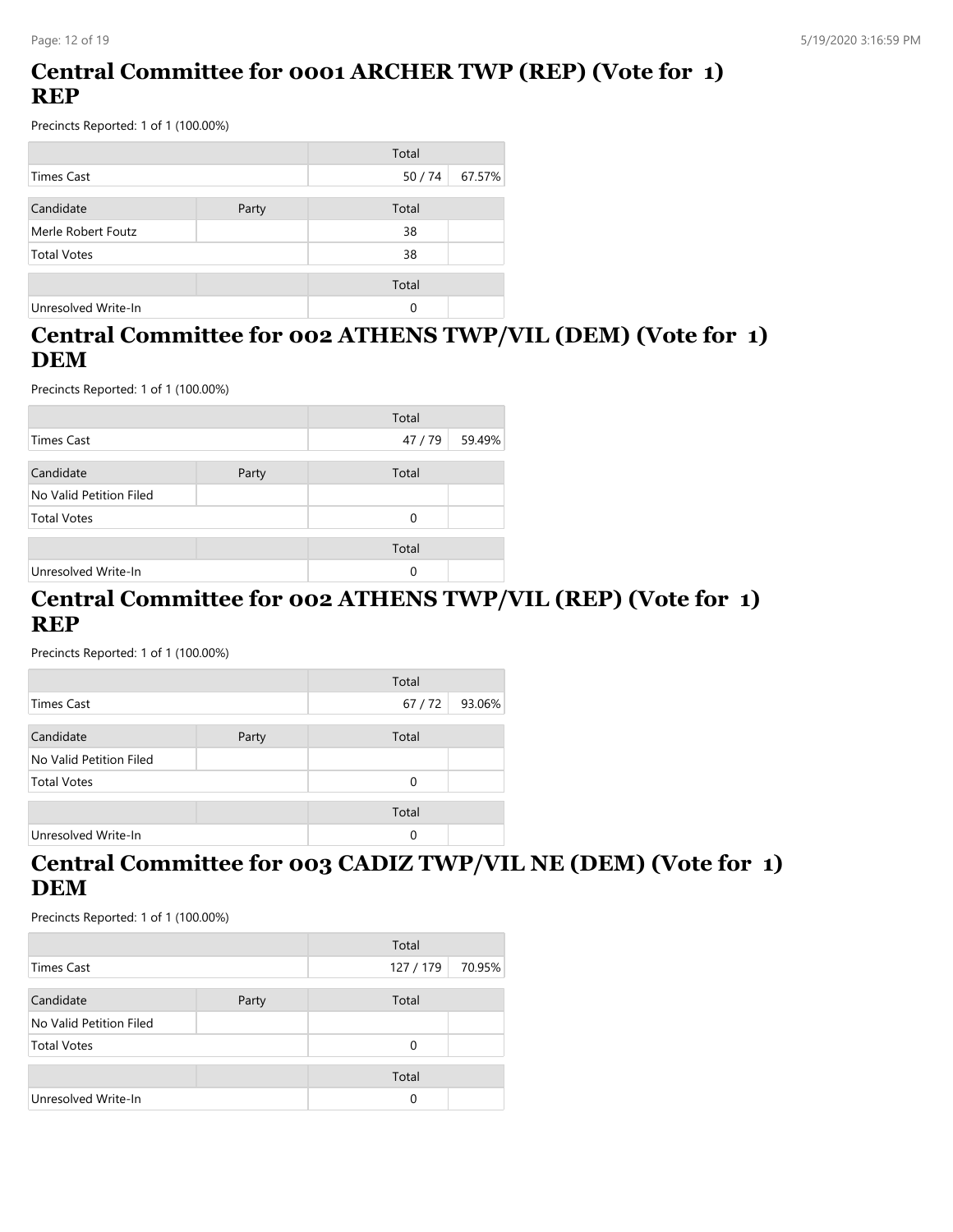## **Central Committee for 003 CADIZ TWP/VIL NE (REP) (Vote for 1) REP**

Precincts Reported: 1 of 1 (100.00%)

|                     |       | Total     |        |
|---------------------|-------|-----------|--------|
| Times Cast          |       | 245 / 298 | 82.21% |
|                     |       |           |        |
| Candidate           | Party | Total     |        |
| Alicia Jo Dowdle    |       | 200       |        |
| <b>Total Votes</b>  |       | 200       |        |
|                     |       |           |        |
|                     |       | Total     |        |
| Unresolved Write-In |       | 0         |        |

## **Central Committee for 004 CADIZ VIL SW (DEM) (Vote for 1) DEM**

Precincts Reported: 1 of 1 (100.00%)

|                     |       | Total     |        |
|---------------------|-------|-----------|--------|
| Times Cast          |       | 144 / 252 | 57.14% |
| Candidate           | Party | Total     |        |
| Cheryl L. Besozzi   |       | 109       |        |
| <b>Total Votes</b>  |       | 109       |        |
|                     |       | Total     |        |
| Unresolved Write-In |       | $\Omega$  |        |

#### **Central Committee for 004 CADIZ VIL SW (REP) (Vote for 1) REP**

Precincts Reported: 1 of 1 (100.00%)

|                     |       | Total   |        |
|---------------------|-------|---------|--------|
| Times Cast          |       | 251/292 | 85.96% |
| Candidate           | Party | Total   |        |
| Paul Coffland       |       | 176     |        |
| <b>Total Votes</b>  |       | 176     |        |
|                     |       | Total   |        |
| Unresolved Write-In |       | 0       |        |

### **Central Committee for 005 FRANKLIN TWP/VIL (DEM) (Vote for 1) DEM**

|                     |       | Total |        |
|---------------------|-------|-------|--------|
| <b>Times Cast</b>   |       | 55/71 | 77.46% |
| Candidate           | Party | Total |        |
| Bette S. Hill       |       | 44    |        |
| <b>Total Votes</b>  |       | 44    |        |
|                     |       | Total |        |
| Unresolved Write-In |       | 0     |        |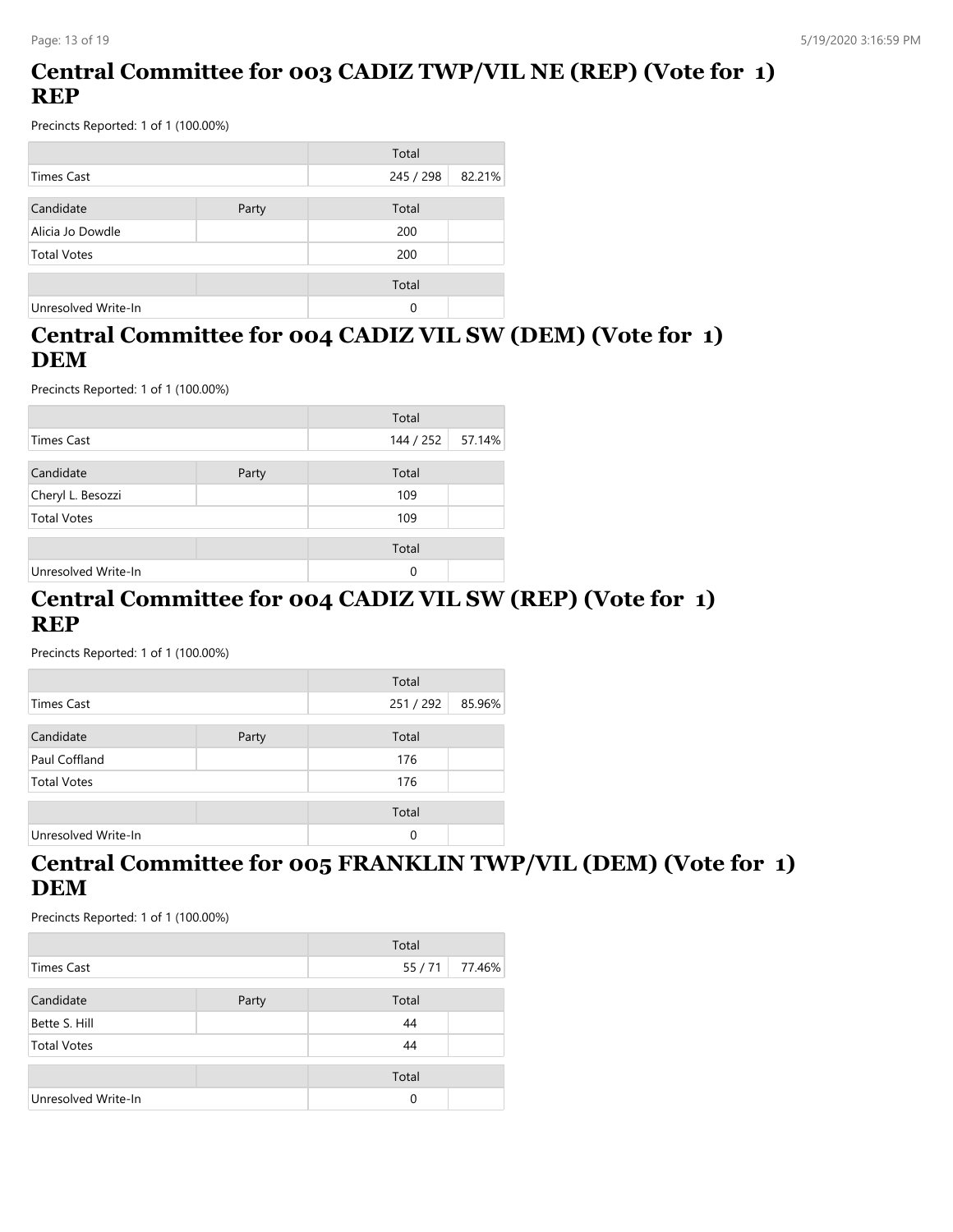## **Central Committee for 005 FRANKLIN TWP/VIL (REP) (Vote for 1) REP**

Precincts Reported: 1 of 1 (100.00%)

|                      |       | Total  |        |
|----------------------|-------|--------|--------|
| Times Cast           |       | 91/116 | 78.45% |
| Candidate            | Party | Total  |        |
| Marilyn Kay McMillen |       | 83     |        |
| <b>Total Votes</b>   |       | 83     |        |
|                      |       | Total  |        |
| Unresolved Write-In  |       | 0      |        |

## **Central Committee for 006 FREEPORT TWP/VIL (DEM) (Vote for 1) DEM**

Precincts Reported: 1 of 1 (100.00%)

|                     |       | Total   |        |
|---------------------|-------|---------|--------|
| <b>Times Cast</b>   |       | 49 / 79 | 62.03% |
|                     |       |         |        |
| Candidate           | Party | Total   |        |
| Michele M. Gross    |       | 44      |        |
| <b>Total Votes</b>  |       | 44      |        |
|                     |       | Total   |        |
|                     |       |         |        |
| Unresolved Write-In |       | 0       |        |

#### **Central Committee for 006 FREEPORT TWP/VIL (REP) (Vote for 1) REP**

Precincts Reported: 1 of 1 (100.00%)

|                     |       | Total    |        |
|---------------------|-------|----------|--------|
| Times Cast          |       | 98 / 149 | 65.77% |
|                     |       |          |        |
| Candidate           | Party | Total    |        |
| Anna Mae Cook       |       | 76       |        |
| <b>Total Votes</b>  |       | 76       |        |
|                     |       | Total    |        |
|                     |       |          |        |
| Unresolved Write-In |       | 0        |        |

### **Central Committee for 007 GERMAN TWP (DEM) (Vote for 1) DEM**

|                         |       | Total   |        |
|-------------------------|-------|---------|--------|
| Times Cast              |       | 49 / 79 | 62.03% |
| Candidate               | Party | Total   |        |
| No Valid Petition Filed |       |         |        |
| <b>Total Votes</b>      |       | 0       |        |
|                         |       | Total   |        |
| Unresolved Write-In     |       | 0       |        |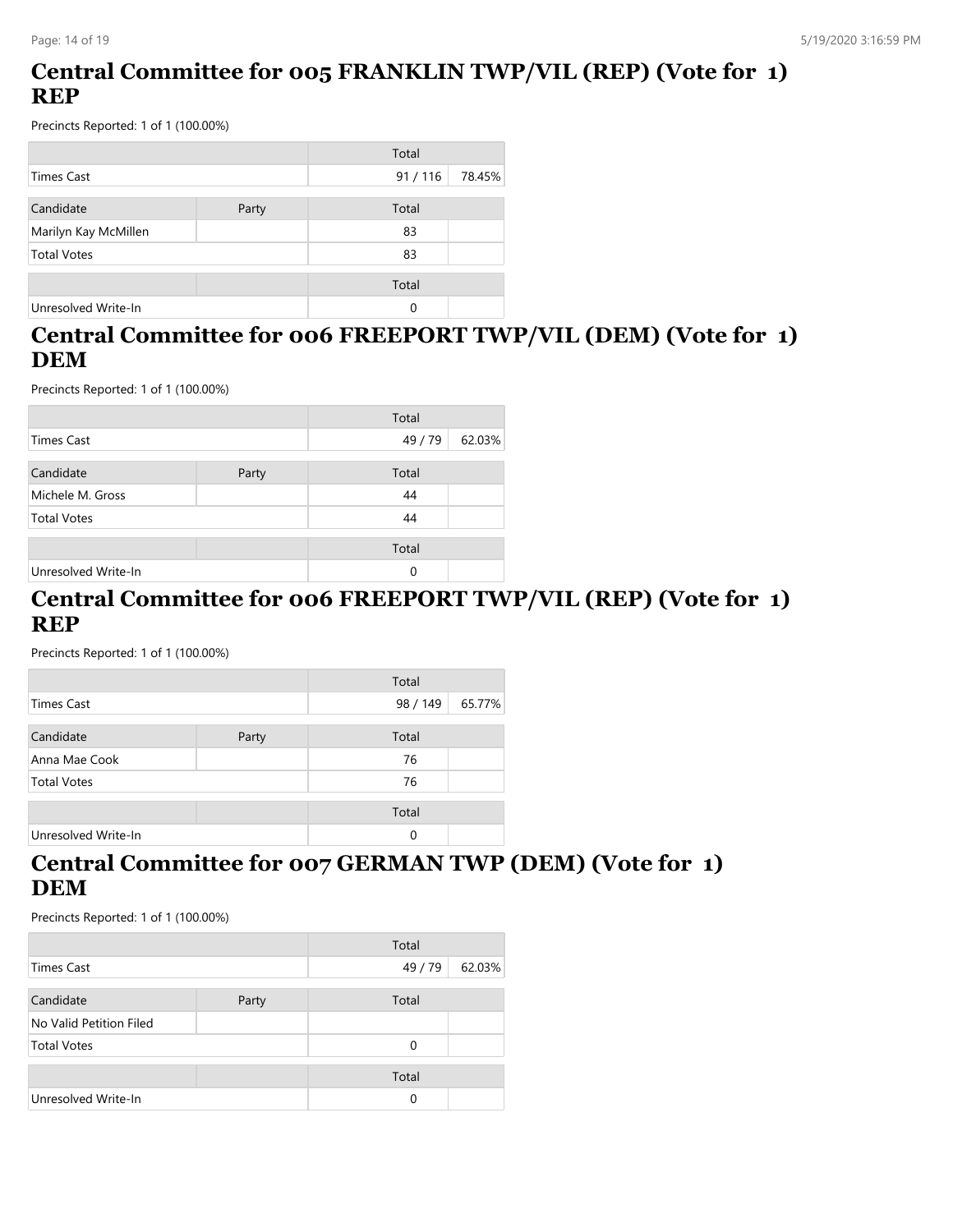## **Central Committee for 007 GERMAN TWP (REP) (Vote for 1) REP**

Precincts Reported: 1 of 1 (100.00%)

|                       |       | Total    |        |
|-----------------------|-------|----------|--------|
| <b>Times Cast</b>     |       | 93 / 137 | 67.88% |
| Candidate             | Party | Total    |        |
| Audrey J. Rainsberger |       | 79       |        |
| <b>Total Votes</b>    |       | 79       |        |
|                       |       | Total    |        |
| Unresolved Write-In   |       | 0        |        |

## **Central Committee for 008 GREEN TWP/VIL (DEM) (Vote for 1) DEM**

Precincts Reported: 1 of 1 (100.00%)

|                     | Total |           |        |
|---------------------|-------|-----------|--------|
| <b>Times Cast</b>   |       | 143 / 225 | 63.56% |
| Candidate           | Party | Total     |        |
| Harry E. Edgar      |       | 110       |        |
| <b>Total Votes</b>  |       | 110       |        |
|                     |       | Total     |        |
| Unresolved Write-In |       | 0         |        |

#### **Central Committee for 008 GREEN TWP/VIL (REP) (Vote for 1) REP**

Precincts Reported: 1 of 1 (100.00%)

|                       |       | Total     |        |
|-----------------------|-------|-----------|--------|
| Times Cast            |       | 258 / 336 | 76.79% |
| Candidate             | Party | Total     |        |
| Donald Milton Whipkey |       | 177       |        |
| <b>Total Votes</b>    |       | 177       |        |
|                       |       | Total     |        |
| Unresolved Write-In   |       | 0         |        |

### **Central Committee for 009 MONROE TWP/VIL (DEM) (Vote for 1) DEM**

|                         |       | Total |        |
|-------------------------|-------|-------|--------|
| <b>Times Cast</b>       |       | 39/71 | 54.93% |
| Candidate               | Party | Total |        |
| No Valid Petition Filed |       |       |        |
| <b>Total Votes</b>      |       | 0     |        |
|                         |       | Total |        |
| Unresolved Write-In     |       | 0     |        |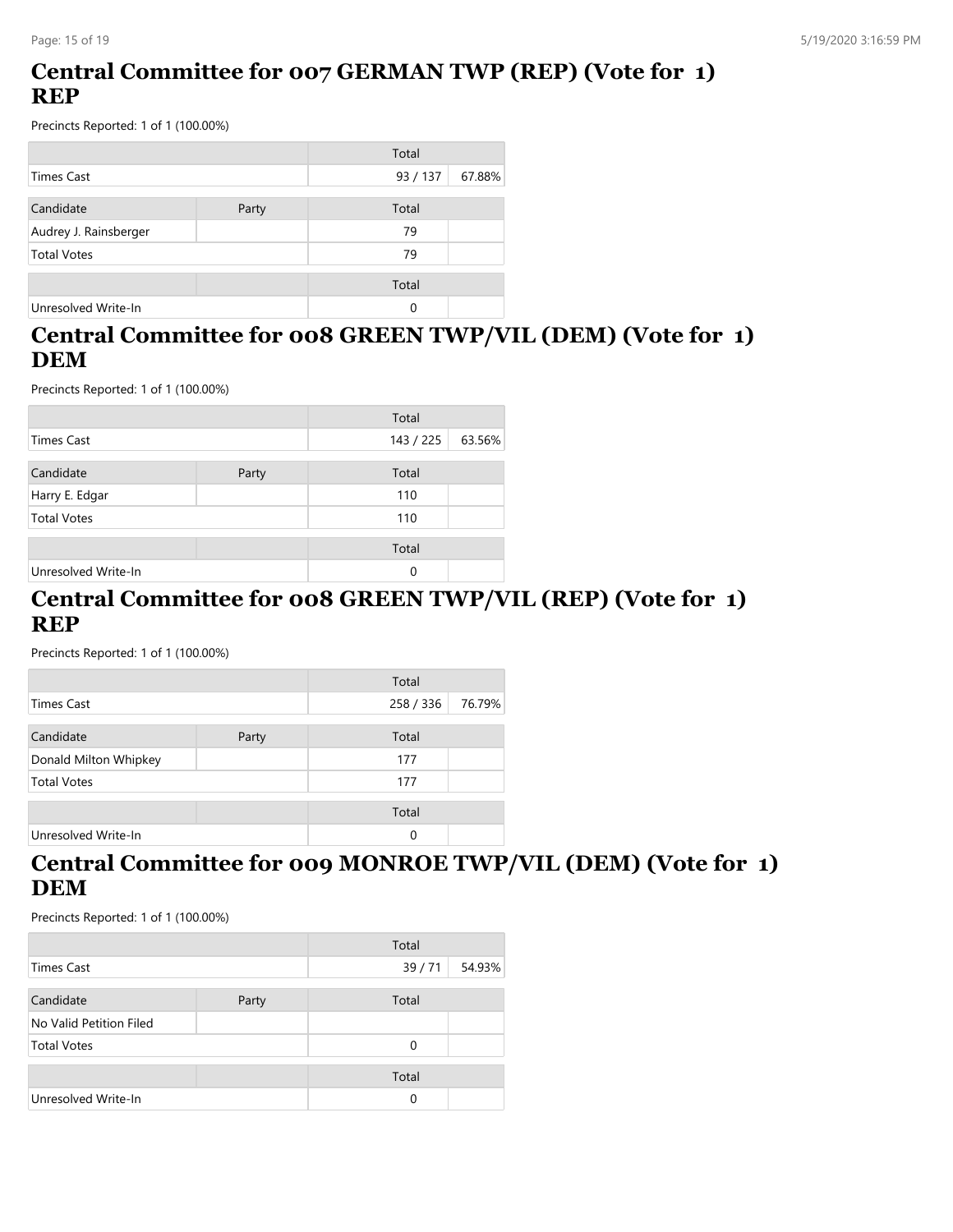## **Central Committee for 009 MONROE TWP/VIL (REP) (Vote for 1) REP**

Precincts Reported: 1 of 1 (100.00%)

|                     |       | Total   |        |
|---------------------|-------|---------|--------|
| Times Cast          |       | 121/175 | 69.14% |
| Candidate           | Party | Total   |        |
| Karen Jean Kinney   |       | 103     |        |
| <b>Total Votes</b>  |       | 103     |        |
|                     |       | Total   |        |
| Unresolved Write-In |       | 0       |        |

## **Central Committee for 010 MOOREFIELD TWP (DEM) (Vote for 1) DEM**

Precincts Reported: 1 of 1 (100.00%)

|                      |       | Total |        |
|----------------------|-------|-------|--------|
| <b>Times Cast</b>    |       | 26/46 | 56.52% |
| Candidate            | Party | Total |        |
|                      |       |       |        |
| <b>Rich Milleson</b> |       | 20    |        |
| <b>Total Votes</b>   |       | 20    |        |
|                      |       | Total |        |
| Unresolved Write-In  |       | 0     |        |

#### **Central Committee for 010 MOOREFIELD TWP (REP) (Vote for 1) REP**

Precincts Reported: 1 of 1 (100.00%)

|                     |       | Total   |        |
|---------------------|-------|---------|--------|
| Times Cast          |       | 59 / 84 | 70.24% |
| Candidate           | Party | Total   |        |
| Pamela S. Toole     |       | 50      |        |
| <b>Total Votes</b>  |       | 50      |        |
|                     |       | Total   |        |
| Unresolved Write-In |       | 0       |        |

### **Central Committee for 011 NORTH TWP/VIL (DEM) (Vote for 1) DEM**

|                     |       | Total    |        |
|---------------------|-------|----------|--------|
| Times Cast          |       | 67 / 123 | 54.47% |
| Candidate           | Party | Total    |        |
| Sue L. Myers        |       | 62       |        |
| <b>Total Votes</b>  |       | 62       |        |
|                     |       | Total    |        |
| Unresolved Write-In |       | $\Omega$ |        |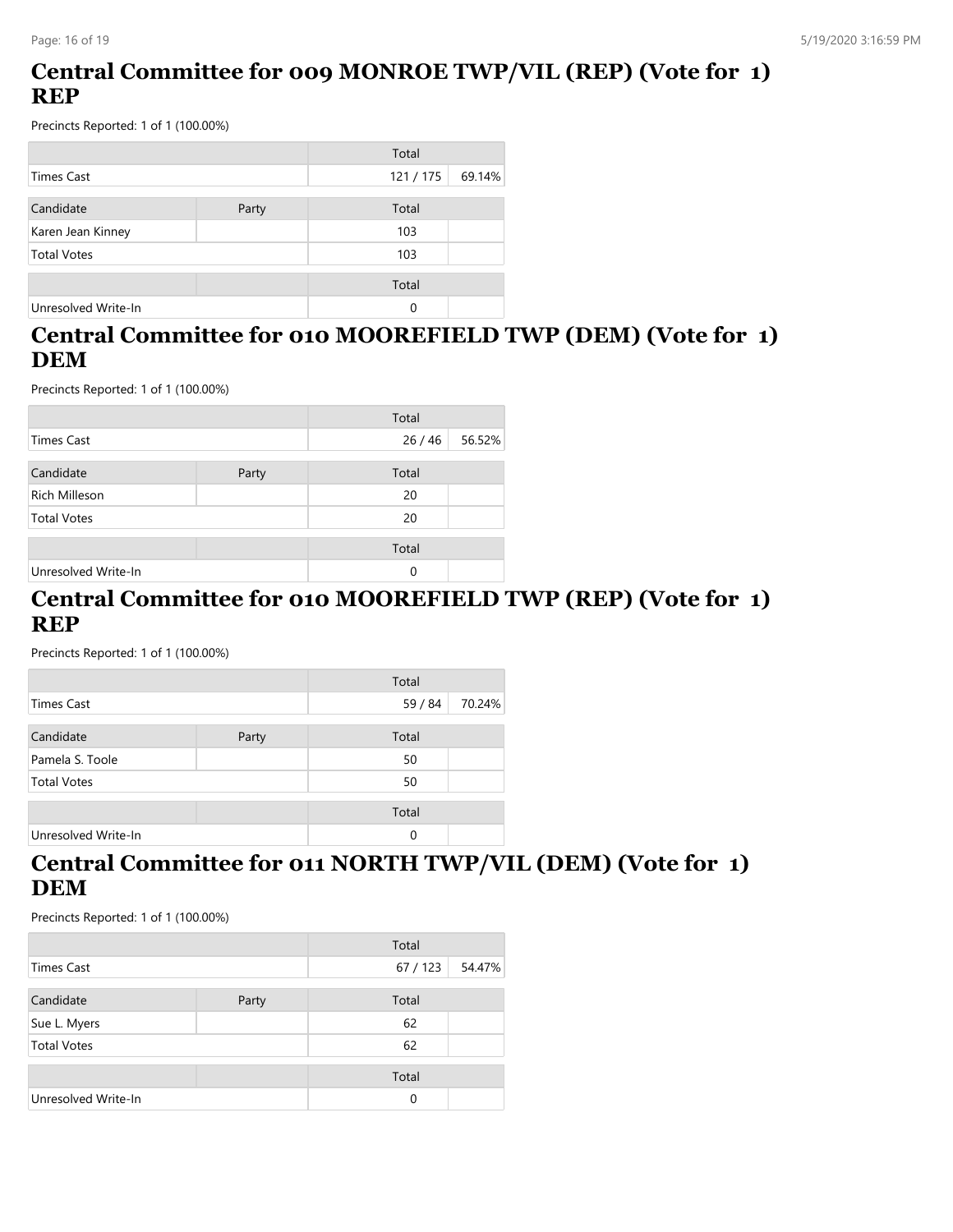## **Central Committee for 011 NORTH TWP/VIL (REP) (Vote for 1) REP**

Precincts Reported: 1 of 1 (100.00%)

|                         |       | Total     |        |
|-------------------------|-------|-----------|--------|
| <b>Times Cast</b>       |       | 157 / 224 | 70.09% |
|                         |       |           |        |
| Candidate               | Party | Total     |        |
| No Valid Petition Filed |       |           |        |
| <b>Total Votes</b>      |       | 0         |        |
|                         |       | Total     |        |
| Unresolved Write-In     |       | 0         |        |

## **Central Committee for 012 NOTTINGHAM TWP (DEM) (Vote for 1) DEM**

Precincts Reported: 1 of 1 (100.00%)

|                         |       | Total |        |
|-------------------------|-------|-------|--------|
| Times Cast              |       | 17/30 | 56.67% |
|                         |       |       |        |
| Candidate               | Party | Total |        |
| No Valid Petition Filed |       |       |        |
| <b>Total Votes</b>      |       | 0     |        |
|                         |       | Total |        |
|                         |       |       |        |
| Unresolved Write-In     |       | 0     |        |

#### **Central Committee for 012 NOTTINGHAM TWP (REP) (Vote for 1) REP**

Precincts Reported: 1 of 1 (100.00%)

|                     |       | Total |         |
|---------------------|-------|-------|---------|
| Times Cast          |       | 95/88 | 107.95% |
| Candidate           | Party | Total |         |
| Betty Jo Shaw       |       | 86    |         |
| <b>Total Votes</b>  |       | 86    |         |
|                     |       | Total |         |
| Unresolved Write-In |       | 0     |         |

### **Central Committee for 013 RUMLEY TWP/VIL (DEM) (Vote for 1) DEM**

|                         |       | Total  |        |
|-------------------------|-------|--------|--------|
| Times Cast              |       | 51/114 | 44.74% |
| Candidate               | Party | Total  |        |
| No Valid Petition Filed |       |        |        |
| <b>Total Votes</b>      |       | 0      |        |
|                         |       | Total  |        |
| Unresolved Write-In     |       | 0      |        |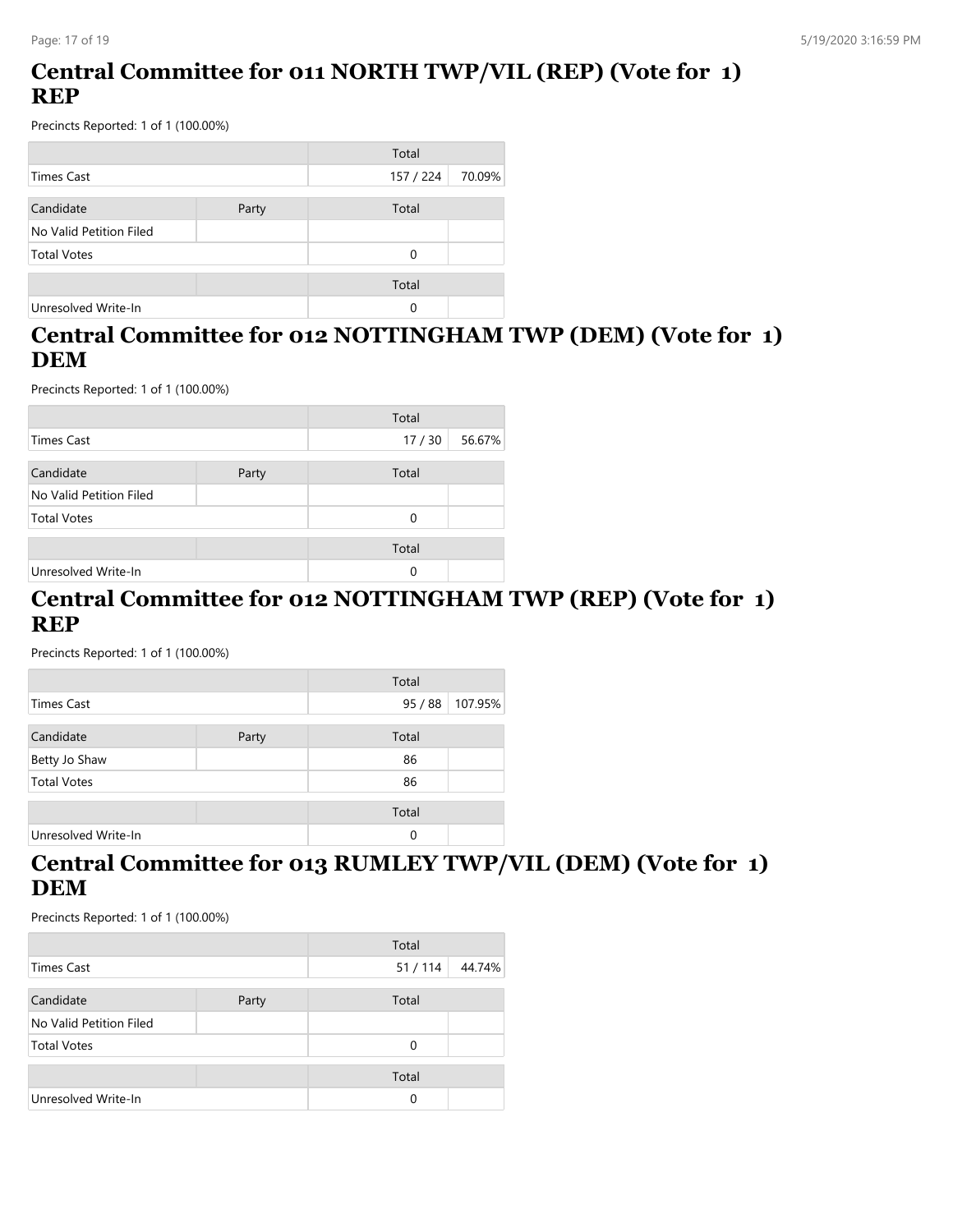## **Central Committee for 013 RUMLEY TWP/VIL (REP) (Vote for 1) REP**

Precincts Reported: 1 of 1 (100.00%)

|                     |       | Total     |        |
|---------------------|-------|-----------|--------|
| Times Cast          |       | 188 / 253 | 74.31% |
| Candidate           | Party | Total     |        |
| Mary Lynn Shook     |       | 133       |        |
| <b>Total Votes</b>  |       | 133       |        |
|                     |       | Total     |        |
| Unresolved Write-In |       | 0         |        |

## **Central Committee for 014 SHORTCREEK TWP/VIL (DEM) (Vote for 1) DEM**

Precincts Reported: 1 of 1 (100.00%)

|                         |       | Total    |        |
|-------------------------|-------|----------|--------|
| <b>Times Cast</b>       |       | 80 / 154 | 51.95% |
| Candidate               | Party | Total    |        |
| No Valid Petition Filed |       |          |        |
| <b>Total Votes</b>      |       | 0        |        |
|                         |       | Total    |        |
| Unresolved Write-In     |       | 0        |        |

#### **Central Committee for 014 SHORTCREEK TWP/VIL (REP) (Vote for 1) REP**

Precincts Reported: 1 of 1 (100.00%)

|                     |       | Total     |        |
|---------------------|-------|-----------|--------|
| Times Cast          |       | 130 / 189 | 68.78% |
| Candidate           | Party | Total     |        |
| Josh Willis         |       | 108       |        |
| <b>Total Votes</b>  |       | 108       |        |
|                     |       | Total     |        |
| Unresolved Write-In |       | 0         |        |

### **Central Committee for 015 STOCK TWP (DEM) (Vote for 1) DEM**

|                     |       | Total |        |
|---------------------|-------|-------|--------|
| Times Cast          |       | 38/64 | 59.38% |
| Candidate           | Party | Total |        |
| Holly Lynn Brindley |       | 32    |        |
| <b>Total Votes</b>  |       | 32    |        |
|                     |       | Total |        |
| Unresolved Write-In |       | 0     |        |